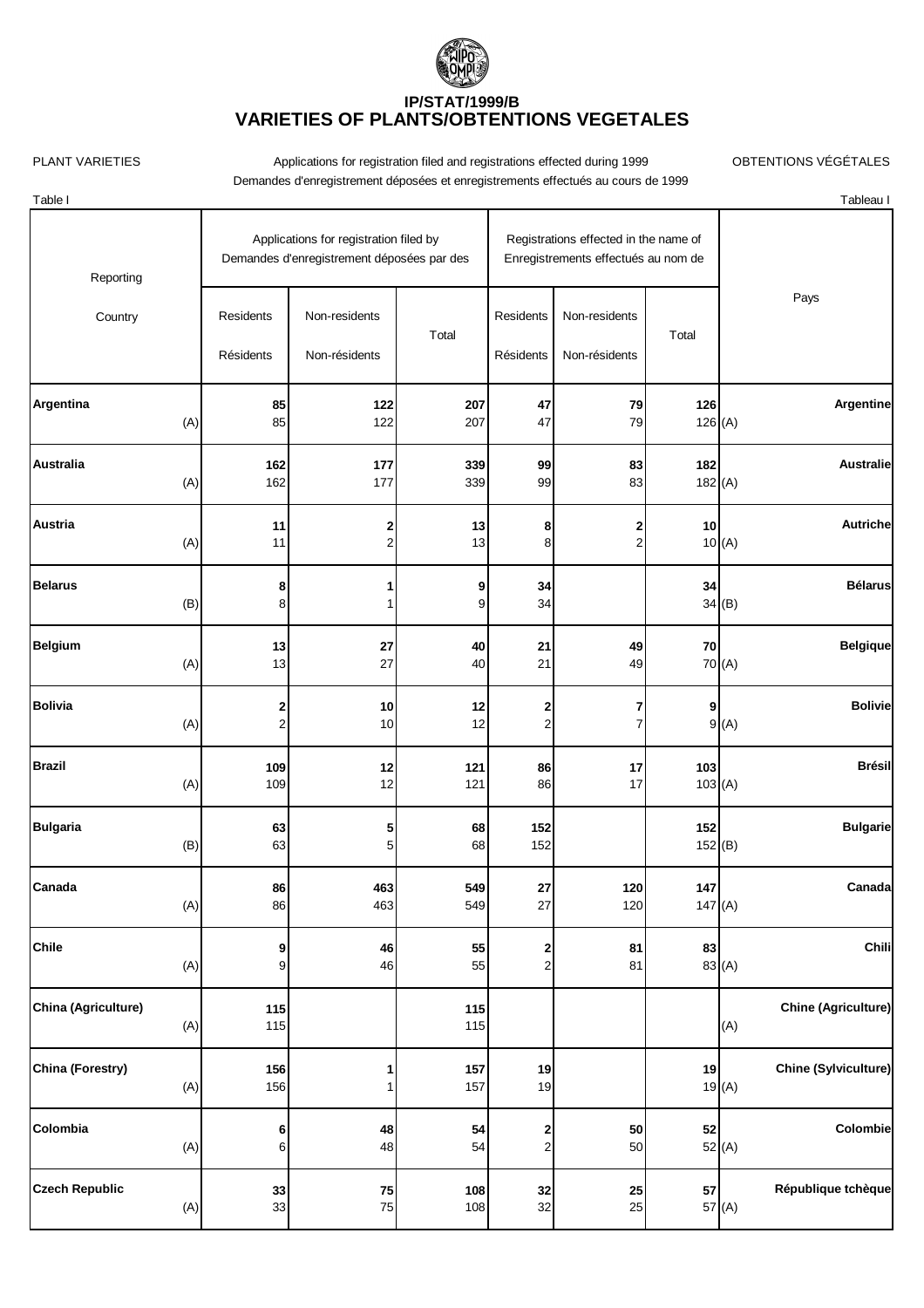

PLANT VARIETIES **Applications for registration filed and registrations effected during 1999** OBTENTIONS VÉGÉTALES Demandes d'enregistrement déposées et enregistrements effectués au cours de 1999

Table I Tableau I

| Reporting             | Applications for registration filed by<br>Registrations effected in the name of<br>Demandes d'enregistrement déposées par des<br>Enregistrements effectués au nom de |                                |            |                        |                                |               |       |               |
|-----------------------|----------------------------------------------------------------------------------------------------------------------------------------------------------------------|--------------------------------|------------|------------------------|--------------------------------|---------------|-------|---------------|
| Country               | Residents<br>Résidents                                                                                                                                               | Non-residents<br>Non-résidents | Total      | Residents<br>Résidents | Non-residents<br>Non-résidents | Total         |       | Pays          |
| <b>Denmark</b><br>(A) | 25<br>25                                                                                                                                                             | 19<br>19                       | 44<br>44   | 9<br>9                 | 16<br>16                       | 25            | 25(A) | Danemark      |
| Ecuador<br>(A)        |                                                                                                                                                                      | ${\bf 50}$<br>50               | 50<br>50   |                        |                                |               | (A)   | Équateur      |
| <b>Estonia</b><br>(A) | 101<br>101                                                                                                                                                           |                                | 101<br>101 | 1<br>1                 | 2<br>$\overline{2}$            | 3             | 3(A)  | Estonie       |
| <b>Finland</b><br>(A) | 3<br>3                                                                                                                                                               | 5<br>5 <sub>5</sub>            | 8<br>8     | 10<br>10               | 2<br>$\overline{c}$            | 12            | 12(A) | Finlande      |
| France<br>(A)         | 473<br>473                                                                                                                                                           | 91<br>91                       | 564<br>564 | 203<br>203             | 17<br>17                       | 220<br>220(A) |       | <b>France</b> |
| Germany<br>(A)        | 316<br>316                                                                                                                                                           | 96<br>96                       | 412<br>412 | 215<br>215             | 33<br>33                       | 248<br>248(A) |       | Allemagne     |
| <b>Hungary</b><br>(B) | 15<br>15                                                                                                                                                             | 115<br>115                     | 130<br>130 | 42<br>42               | 27<br>27                       | 69            | 69(B) | Hongrie       |
| Ireland<br>(A)        | 12<br>12                                                                                                                                                             |                                | 12<br>12   | 4<br>4                 |                                | 4             | 4(A)  | Irlande       |
| Israel<br>(A)         | 41<br>41                                                                                                                                                             | 94<br>94                       | 135<br>135 | 32<br>32               | 59<br>59                       | 91            | 91(A) | Israël        |
| Japan<br>(A)          | 649<br>649                                                                                                                                                           | 118<br>118                     | 767<br>767 | 456<br>456             | 148<br>148                     | 604<br>604(A) |       | Japon         |
| Kenya<br>(A)          | ${\bf 16}$<br>16                                                                                                                                                     | 45<br>45                       | 61<br>61   |                        |                                |               | (A)   | Kenya         |

**Kyrgyzstan 2 0 2 3 0 3 Kirghizistan** (B)  $2$  0 2 3 0 3 0 3 3 (B)

**Mexico 3 50 53 Mexique** (A) 3 50 53 (A) (A)

**Netherlands 757 143 900 470 85 555 Pays-Bas** (A) 757 143 900 470 85 555 (A)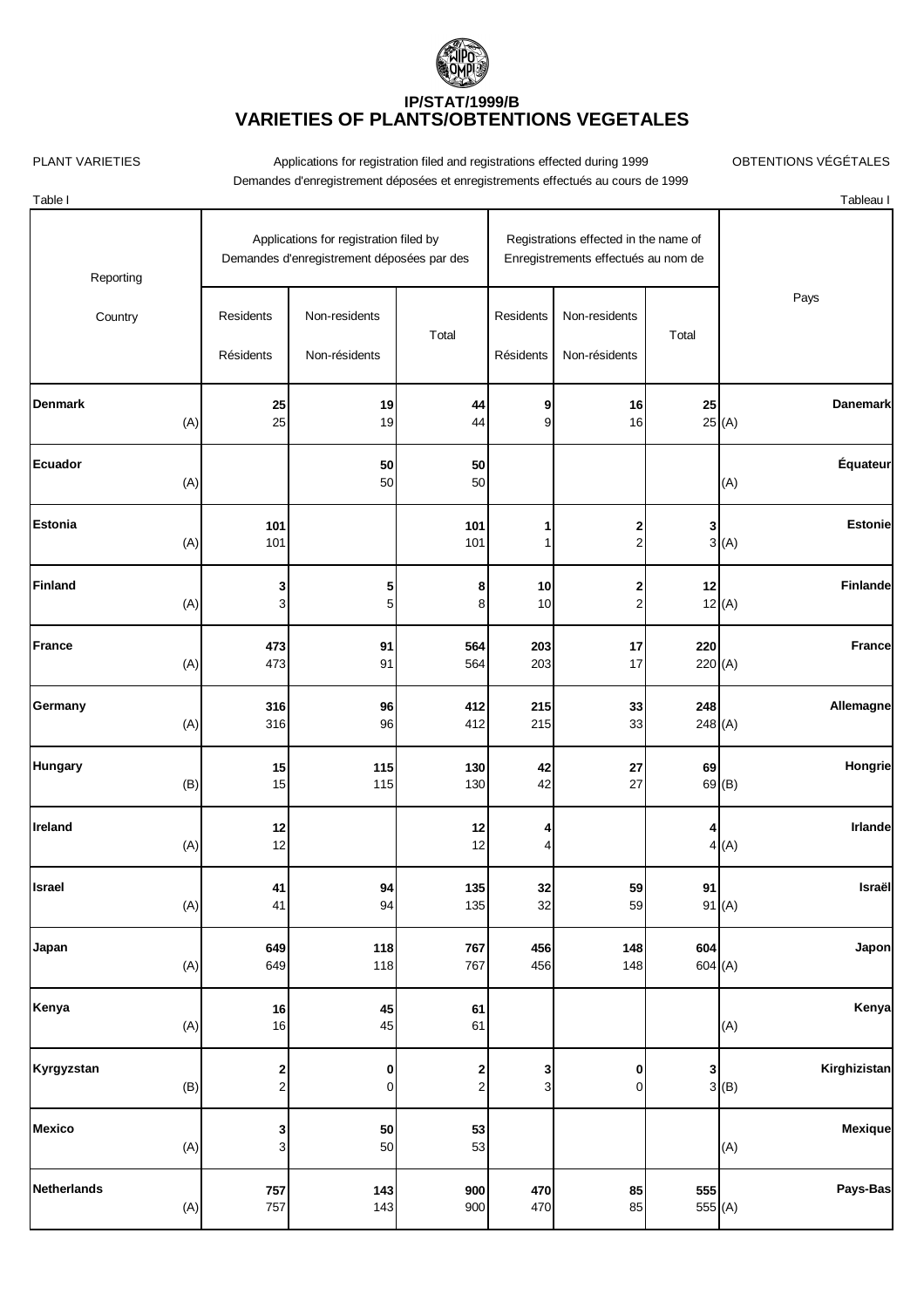

PLANT VARIETIES **Applications for registration filed and registrations effected during 1999** OBTENTIONS VÉGÉTALES Demandes d'enregistrement déposées et enregistrements effectués au cours de 1999

Table I Tableau I

| Reporting                       |                        | Applications for registration filed by<br>Demandes d'enregistrement déposées par des | Registrations effected in the name of<br>Enregistrements effectués au nom de |                        |                                |              |                                |  |
|---------------------------------|------------------------|--------------------------------------------------------------------------------------|------------------------------------------------------------------------------|------------------------|--------------------------------|--------------|--------------------------------|--|
| Country                         | Residents<br>Résidents | Non-residents<br>Non-résidents                                                       | Total                                                                        | Residents<br>Résidents | Non-residents<br>Non-résidents | Total        | Pays                           |  |
| <b>New Zealand</b>              | 57                     | 112                                                                                  | 169                                                                          | 69                     | 87                             | 156          | Nouvelle-Zélande               |  |
| (A)                             | 57                     | 112                                                                                  | 169                                                                          | 69                     | 87                             | 156(A)       |                                |  |
| <b>Norway</b>                   | 13                     | 24                                                                                   | 37                                                                           | 6                      | 40                             | 46           | Norvège                        |  |
| (A)                             | 13                     | 24                                                                                   | 37                                                                           | 6                      | 40                             |              | 46 (A)                         |  |
| Paraguay<br>(A)                 |                        |                                                                                      |                                                                              | 1<br>1                 |                                | $\mathbf{2}$ | Paraguay<br>2(A)               |  |
| Peru<br>(B)                     | 5<br>5                 |                                                                                      | 5<br>5 <sup>1</sup>                                                          |                        |                                |              | Pérou<br>(B)                   |  |
| Poland                          | 111                    | 233                                                                                  | 344                                                                          | 85                     | 134                            | 219          | Pologne                        |  |
| (A)                             | 111                    | 233                                                                                  | 344                                                                          | 85                     | 134                            | 219(A)       |                                |  |
| <b>Republic of Korea</b><br>(B) | 43<br>43               | 5<br>$\mathbf 5$                                                                     | 48<br>48                                                                     | 8<br>8                 |                                | 9            | République de<br>Corée<br>9(8) |  |
| Romania<br>(B)                  | 10<br>10               | 2<br>$\overline{\mathbf{c}}$                                                         | 12<br>12                                                                     | 33<br>33               |                                | 33           | Roumanie<br>33(B)              |  |
| <b>Russian Federation</b>       | 367                    | 42                                                                                   | 409                                                                          | 228                    | 19                             | 247          | Fédération de                  |  |
| (A)                             | 367                    | 42                                                                                   | 409                                                                          | 228                    | 19                             | 247(A)       | <b>Russie</b>                  |  |
| Slovenia<br>$(A)$               | 7<br>7                 | 3<br>$\mathbf{3}$                                                                    | 10<br>10                                                                     |                        | 1<br>1                         | $\mathbf{1}$ | Slovénie<br>1(A)               |  |
| <b>South Africa</b>             | 53                     | 153                                                                                  | 206                                                                          | 58                     | 162                            | 220          | Afrique du Sud                 |  |
| (A)                             | 53                     | 153                                                                                  | 206                                                                          | 58                     | 162                            | 220(A)       |                                |  |
| Spain                           | 29                     | 19                                                                                   | 48                                                                           | 125                    | 141                            | 266          | <b>Espagne</b>                 |  |
| (A)                             | 29                     | 19                                                                                   | 48                                                                           | 125                    | 141                            | 266(A)       |                                |  |
| <b>Sweden</b><br>(A)            | 46<br>46               | $\frac{2}{2}$                                                                        | 48<br>48                                                                     | 19<br>19               | 4<br>4                         | 23           | Suède<br>23(A)                 |  |
| <b>Switzerland</b>              | 16                     | 85                                                                                   | 101                                                                          | 11                     | 53                             | 64           | <b>Suisse</b>                  |  |
| (A)                             | 16                     | 85                                                                                   | 101                                                                          | 11                     | 53                             |              | 64(A)                          |  |
| <b>United Kingdom</b>           | 185                    | 109                                                                                  | 294                                                                          | 162                    | 69                             | 231          | Royaume-Uni                    |  |
| (A)                             | 185                    | 109                                                                                  | 294                                                                          | 162                    | 69                             | 231(A)       |                                |  |